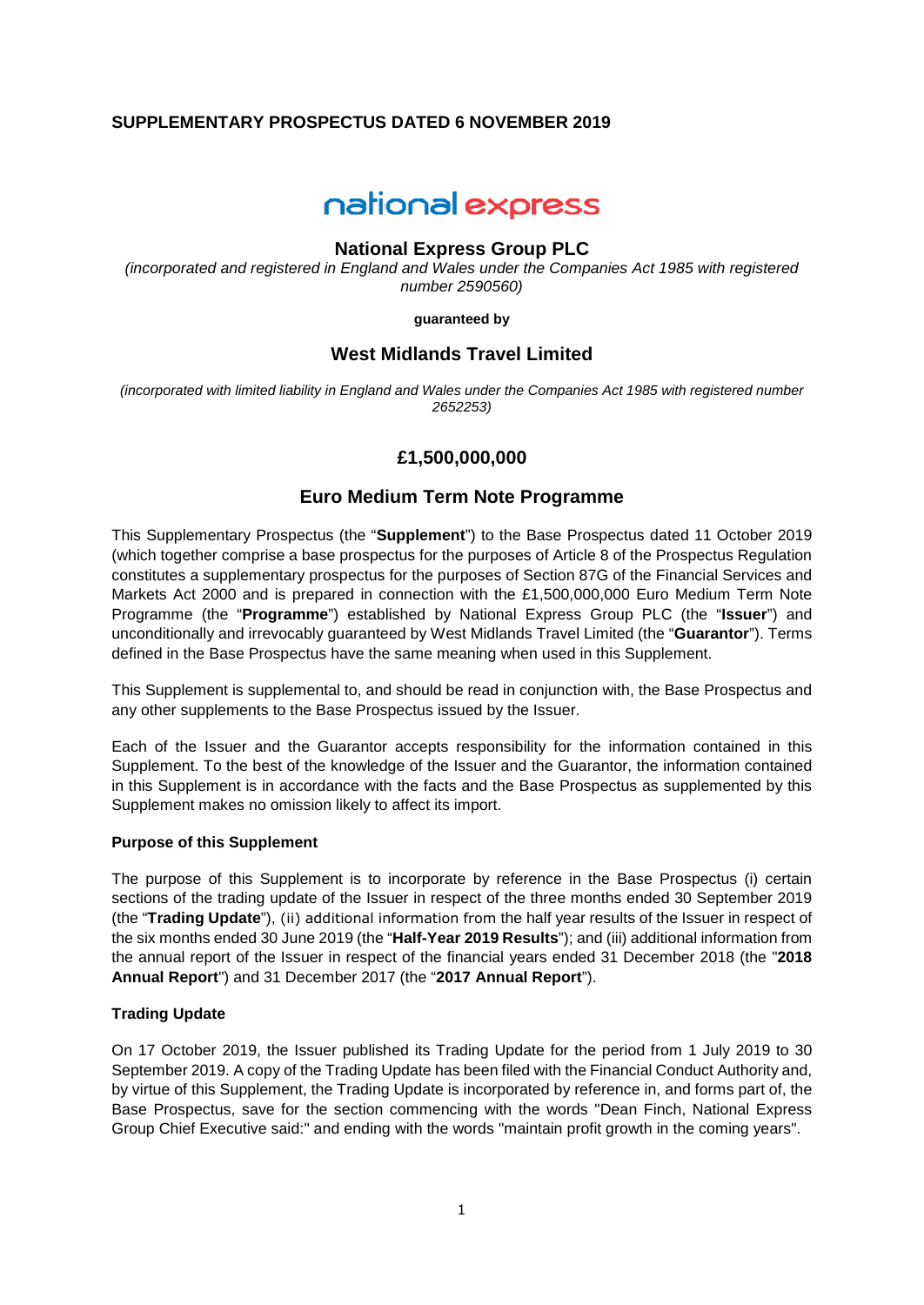#### **Half-Year 2019 Results**

A copy of the Half-Year 2019 Results has been filed with the Financial Conduct Authority and, by virtue of this Supplement, the following sections of the Half-Year 2019 Results have been incorporated by reference in, and form part of, the Base Prospectus:

| the table entitled "Financial highlights"                                                                                                                                                         | page 1      |
|---------------------------------------------------------------------------------------------------------------------------------------------------------------------------------------------------|-------------|
| the sections entitled "Highlights: organic revenue and profit growth in every<br>division", "Operational excellence" and "Technology investment driving<br>innovation, efficiency and excellence" | page 2      |
| the section entitled "Overview"                                                                                                                                                                   | pages 4-5   |
| the section entitled "Financial performance highlights"                                                                                                                                           | page 5      |
| the section entitled "Operational Excellence: driving organic growth"                                                                                                                             | pages 6-7   |
| the section entitled "Targeted growth through strategic acquisition and market<br>diversification"                                                                                                | page 7      |
| the section entitled "Overview and outlook"                                                                                                                                                       | page 8      |
| the section entitled "Operational Excellence: driving organic growth"                                                                                                                             | pages 8-9   |
| the section entitled "Technology investment to underpin excellence, efficiency<br>and innovation"                                                                                                 | page 9      |
| the section entitled "Operational Excellence: driving organic growth"                                                                                                                             | pages 10-11 |
| the section entitled "Outlook"                                                                                                                                                                    | pages 12-13 |
| the section entitled "Revenue"                                                                                                                                                                    | pages 14-15 |
| the section entitled "Normalised profit"                                                                                                                                                          | pages 15-16 |
| the section entitled "Cash management"                                                                                                                                                            | pages 17-18 |
| the table entitled "Impact of IFRS 16"                                                                                                                                                            | page 21     |

#### **2018 Annual Report**

A copy of the 2018 Annual Report has been filed with the Financial Conduct Authority and, by virtue of this Supplement, the following sections of 2018 Annual Report have been incorporated by reference in, and form part of, the Base Prospectus:

| the diagram entitled "REVENUE BREAKDOWN BY BUSINESS LINE"                                                  | page 4 |
|------------------------------------------------------------------------------------------------------------|--------|
| the sections entitled "Growing revenue", "Delivering cash flow" and "To fund<br>returns and re-investment" | page 6 |
| the section entitled "We operate a balanced and resilient portfolio"                                       | page 7 |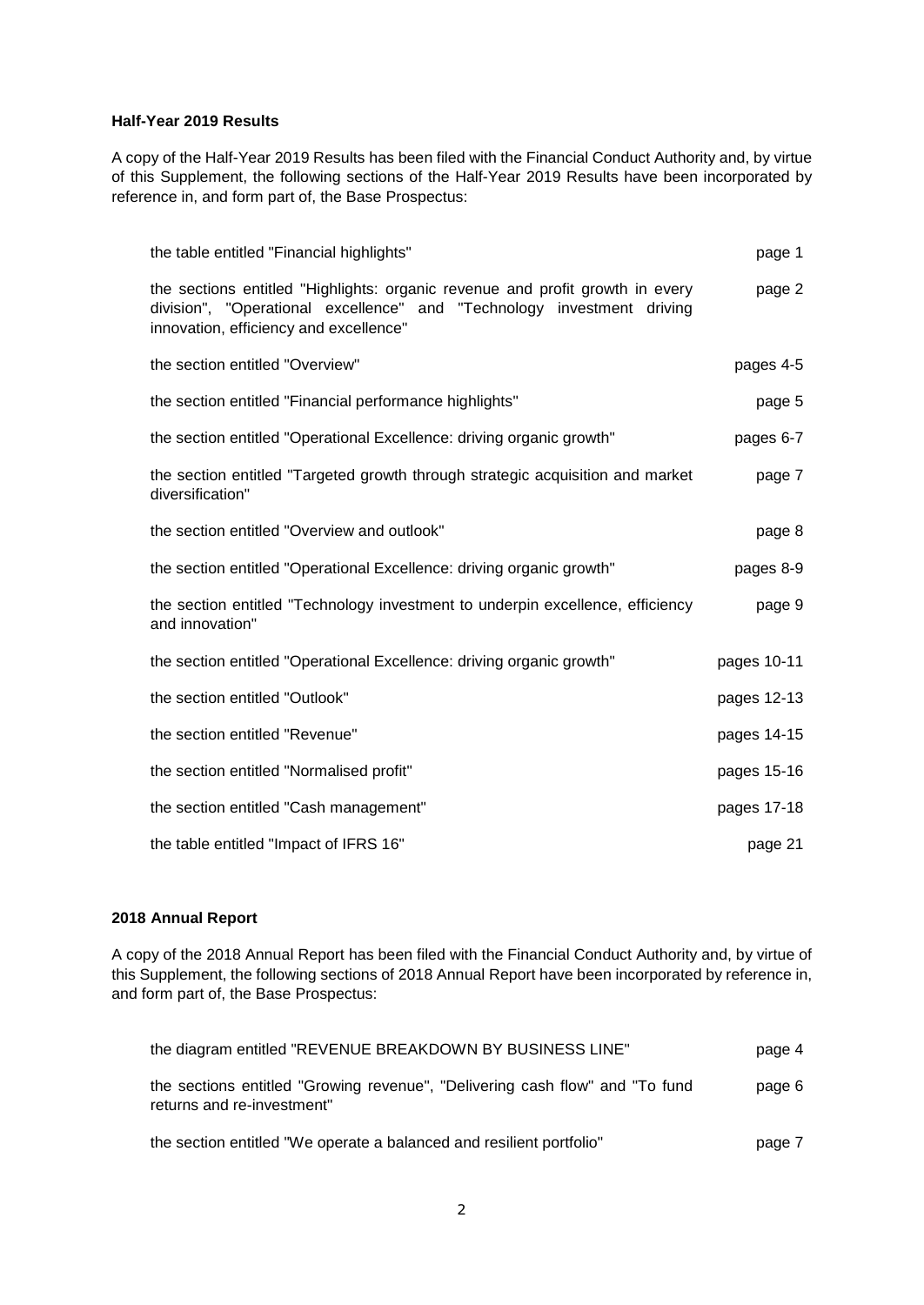| the sections entitled "Delivering operational excellence" and "Growing our<br>business through acquisitions and market diversification" | page 10     |
|-----------------------------------------------------------------------------------------------------------------------------------------|-------------|
| the section entitled "Outlook"                                                                                                          | page 16     |
| the table entitled "Segmental profit performance"                                                                                       | page 18     |
| the sections entitled "Pensions" and "Brexit"                                                                                           | page 21     |
| the table entitled "Year ended 31 December"                                                                                             | page 22     |
| the sections entitled "Market overview", "SCHOOL BUS" and "TRANSIT"                                                                     | page 25     |
| the table entitled "Year ended 31 December"                                                                                             | page 25     |
| the sections entitled "BUS MARKET SIZE" and "COACH MARKET SIZE"                                                                         | page 28     |
| the table entitled "Year ended 31 December"                                                                                             | page 28     |
| the section entitled "Operational excellence: driving organic growth"                                                                   | page 29     |
| the section entitled "Making public transport part of the solution"                                                                     | pages 37-38 |

A copy of the 2017 Annual Report has been filed with the Financial Conduct Authority and, by virtue of this Supplement, the following sections of 2017 Annual Report have been incorporated by reference in, and form part of, the Base Prospectus:

| the table entitled "Summary of results 2017"              | page 1      |
|-----------------------------------------------------------|-------------|
| the charts under "Strong performance across the business" | page 1      |
| the section entitled "Summary income statement"           | pages 20-21 |

Any information contained in the documents incorporated by reference which is not expressly incorporated by reference in this Supplement does not form part of this Supplement and is either not relevant to investors or is covered elsewhere in the Supplement or the Base Prospectus.

Copies of all documents incorporated by reference in this Supplement and the Base Prospectus can be viewed on the website of the Regulatory News Service operated by the London Stock Exchange plc at *http://www.londonstockexchange.com/exchange/news/market-news/market-news-home.html* and can be obtained from the registered office in England of the Issuer, as described on page 91 of the Base Prospectus.

To the extent that there is any inconsistency between (a) any statement in this Supplement or any statement incorporated by reference into the Base Prospectus by this Supplement and (b) any other statement in or incorporated by reference in the Base Prospectus, the statements in (a) above will prevail.

If documents which are incorporated by reference into this Supplement themselves incorporate by reference any information or other documents therein, either expressly or implicitly, such information or other documents will not form part of this Supplement for the purposes of the Prospectus Directive